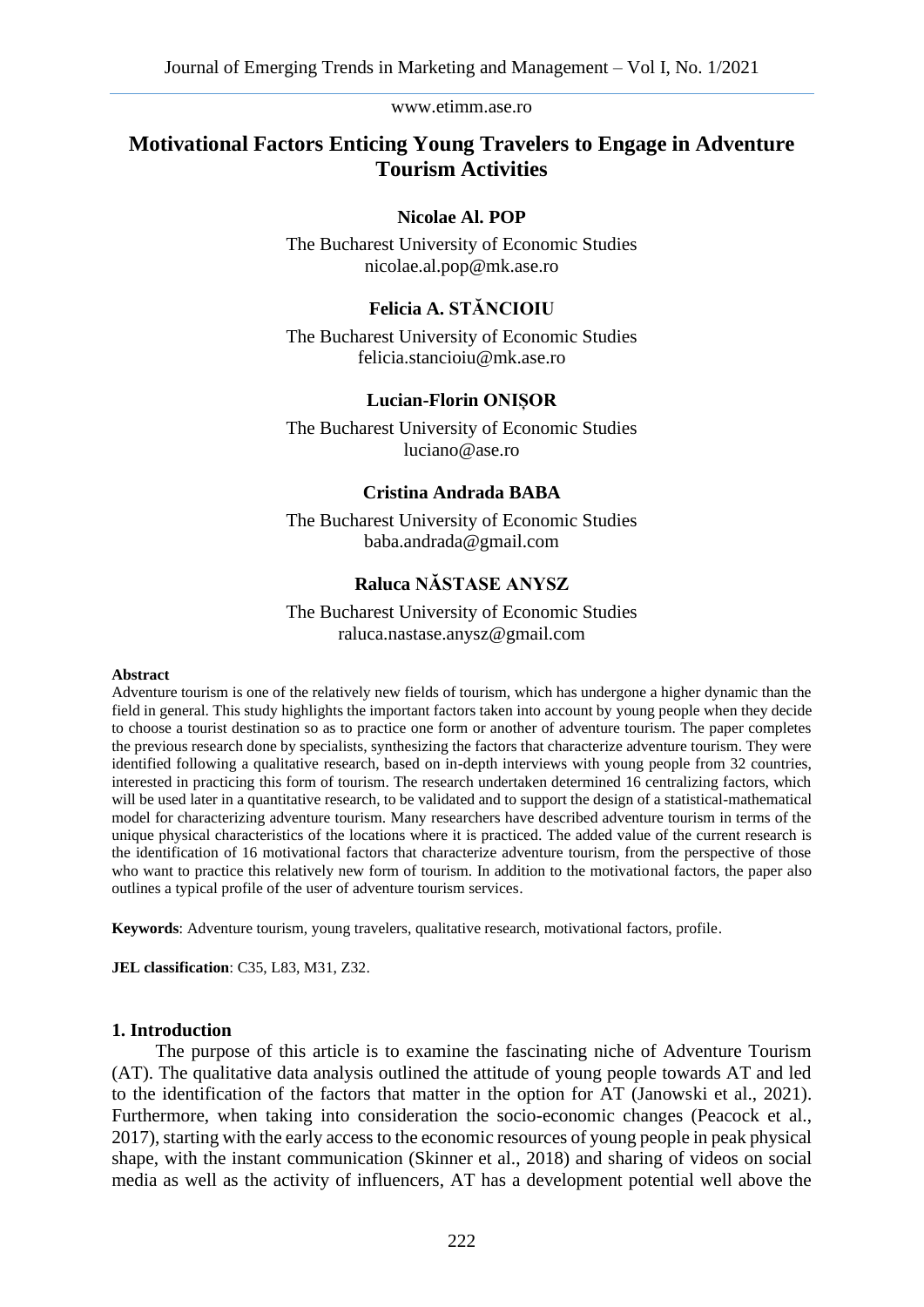industry average (Gross and Sand, 2020). From this perspective, our study proposes a way to assess the interest for AT, based on the perception of the individual in the cultural context, developed to the level of motivation, and subsequently to manifest behavior. The psychological profile of young people interested in TA is also important to achieve and integrate into a wider cultural context.

Understanding that motivating factors for young travelers to engage in adventure tourism activities are continually changing we must study them with a higher time frequency. Research can be redesigned to better capture the shifting attitudes of young millennials, as we observe facts and confirm their stability in time. The classic method of succeeding a quantitative research after a qualitative one and then resuming the cycle again with a qualitative research, is the best way to update and capture all the changes included in the behavior of the user of tourist services in general and of those enjoying adventure tourism in particular. Through indepth interviews, we captured those unique elements that will form the basis of further complex quantitative research. We first set the scene by providing an overview of the adventure tourism activities and meanings. Next, we present our research methodology and findings. We conclude with discussion about what we have learned and what we are thinking doing afterwards with the 16 identified motivational factors. We consider and hope that our research will be useful for managers and policy makers, who may apply its findings to various target markets, personalize the services, and stratify the interest for AT and, at the same time, help the marketers focus their relationship marketing efforts.

### **2. Literature background**

Adventure tourism is an opportunity for regional and national economic development due to its great potential of attractiveness (Wengel, 2021). However, a bibliometric study conducted by Cheng, Edwards, Darcy and Redfern in 2016 indicates an academic immaturity of research in the field of adventure tourism, as compared to other types of tourism. The approach to the adventure tourism experience is different in Eastern specialized literature, for example in Chinese literature, where the approach is inclined towards learning by doing (Cheng, 2017).

The specialized literature identifies as essential for the marketing of adventure tourism the development of products and services which focus on the experience of this type of tourism and the use of communication materials that induce the desire for action and originality and the display of impressive natural scenery. There are also geographical areas where adventure tourism can have a predominantly urban dimension, as is the case in South Africa (McKay, 2017) or Zambia (Rogerson, 2004). However, nature appears as the preferred setting of the adventure tourism experience, regardless of the tourist profile (Ponte et al., 2021). An eloquent example of activity focused on the natural environment is forest bathing, which combines the attachment to a specific natural place, social and physical activity, the discovery of unique and wild places or, in some cases, the need for loneliness and silence (Kil et al., 2021, Cloke and Perkins, 1998).

Janowski et al. (2021) identify 22 dimensions of adventure tourism, the ones specifically defining this type of tourism, as compared to other types of tourism, as being: danger, the natural environment, adrenaline, enthusiasm, challenge and physical activity. Diversifying the range of tourist services by including adventure tourism implies the support of bottom-up initiatives, developing the infrastructure needed for this type of tourism, creating dedicated sports clubs and developing safety standards and norms (Wengel, 2021). Another aspect highlighted in the specialized literature is that of excluding minorities and people with modest incomes from this type of tourism (Dietsch et al., 2021).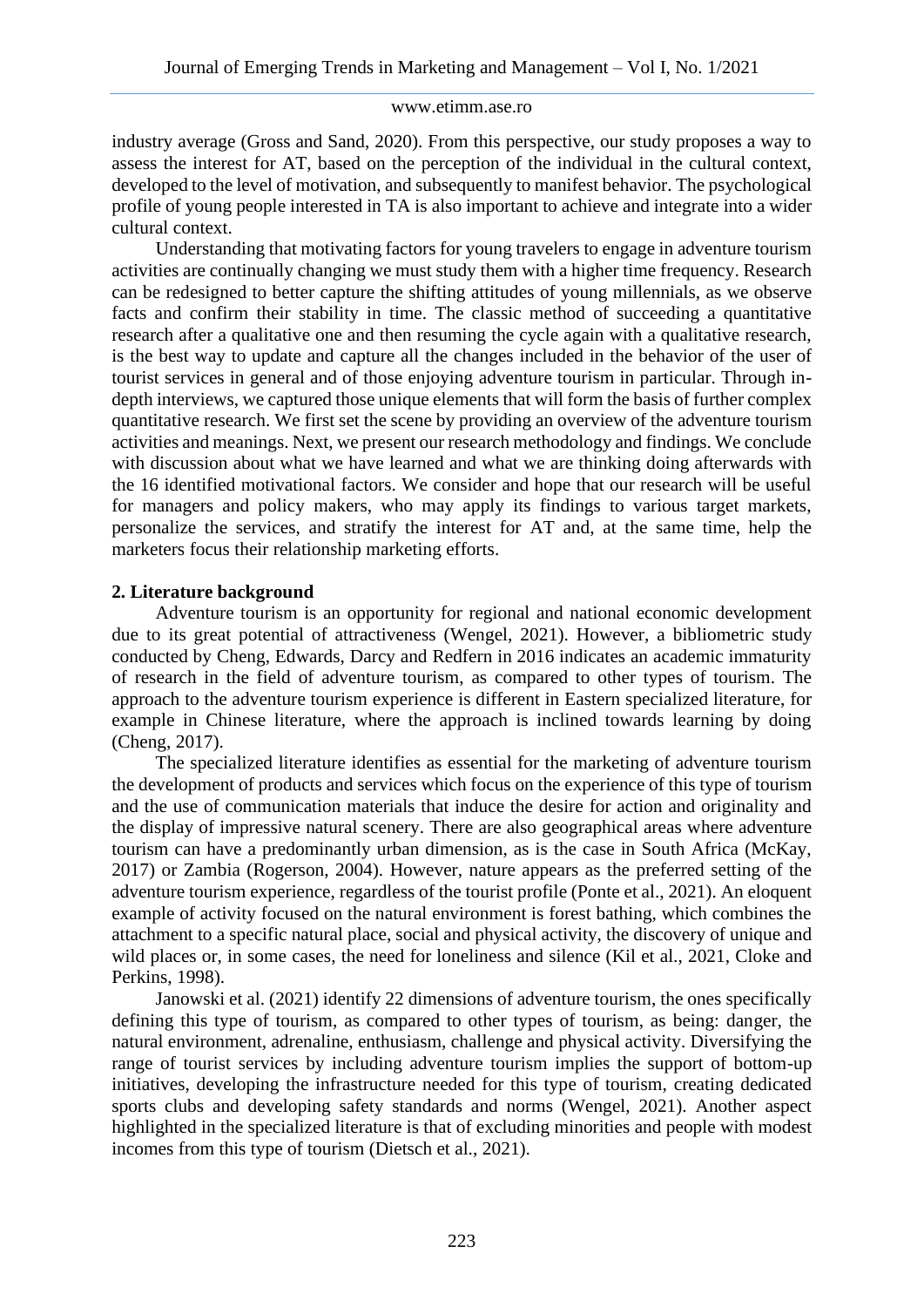Tourists who visited, in an adventure tourism experiment, a famous rock formation in Norway, highlighted the desire to live the sublime as perceived in places that are distant, untouched by human activity and difficult to access. Despite the fact that tourists were inexperienced in hiking, the remoteness, inaccessibility and wildness of the place directly attracted the participants in the study. The lack of experience of the group of participants became visible in the fact that, despite their young age and good physical condition, and despite good weather conditions, the hike was perceived as physically difficult, some participants requesting the assistance of companions, and other participants having given up before the end of the activity (Mykletun et al., 2021). Earlier research on the specific case of Norwegian adventure tourism concluded that the commitment and happiness experienced during the activity accurately predicted the intention of the tourists to revisit and recommend the service (Vittersø et al., 2017).

A prerequisite for the success of the adventure tourism industry is met by the existence of safety parameters and rules and codes of good practice meant to avoid accidents. A study conducted since 2007 by Bentley and Page on the adventure tourism market in New Zealand identifies the need for established safety rules, especially for the age group between 18 and 40 years old, favoring a division of activities, depending on the practitioners. Male practitioners are particularly susceptible to accidents in the field of surfing, mountain biking and snowboarding, while female practitioners are susceptible to accidents in the field of equestrian practice.

Adventure tourism can be used as an opportunity to make tourism in general more sustainable and to help the process of building the awareness of the adventure tourism consumers about the ecological and biodiversity issues facing the visited areas(Langseth and Vyff, 2021, Rosenberg et al., 2021, Marcuta et al., 2020, Umarella et al., 2020, Knowles, 2019, Ponte et al., 2018, Peacock et al., 2017, Steynberg and Grundling, 2005, Zurick, 1992). For this purpose, cross-disciplinary exchanges are advisable in this field (Gross and Sand, 2020). The impact on the environment must be taken into account for this type of activity (Ye and Tkaczynski, 2017), in order that it may result in a mutual gain of the tourist and of the locals.

Hung and Wu (2021) identified a number of physical and psychological benefits that increase the overall well-being of adventure tourism practitioners who engage in activities such as gliding, paragliding, rafting and surfing. This is mainly due to the fact that practitioners are looking for challenges rather than risks. Also, the activity proved to be beneficial for removing psychological barriers, such as embarrassment, fear, shame, apathy, etc. of the participants over the age of 50 years old, regardless of whether they had physical constraints or not. Leaving the comfort zone causes countless positive psychological consequences in this industry (Passafaro et al., 2021), the experience of the state of "flow" being especially interesting in the context of today's society (Taylor and Carr, 2021, Liu and Csikszentmihalyi, 2020).

The personality of tourists also plays an important role in choosing this type of tourism, because it determines the psychological constraints in relation to the tourist activity (Vespestad and Mehmetoglu, 2017). In conclusion, an abundance of details must be provided to the clientele in order to address these constraints and persuade them to practice this type of tourism. Zatori and Beardsley (2017) point out that on-site experiences of tourists are as important as reliving the tourist experience from memory, when considering the co-created value and the impact on the quality of life. Adventure tourism has also been interpreted as a game of reality on the border between lived experience, freedom, identity, authenticity and social status (van Nuenen, 2015, Kane, 2012, Kane and Tucker, 2004).

Positioning adventure tourism as a learning, self-development and self-realization experience is preferred by the female audience. They are especially looking for intrinsic values, and a connection buddy-system for women adventurers would prove fruitful (Clarke et al.,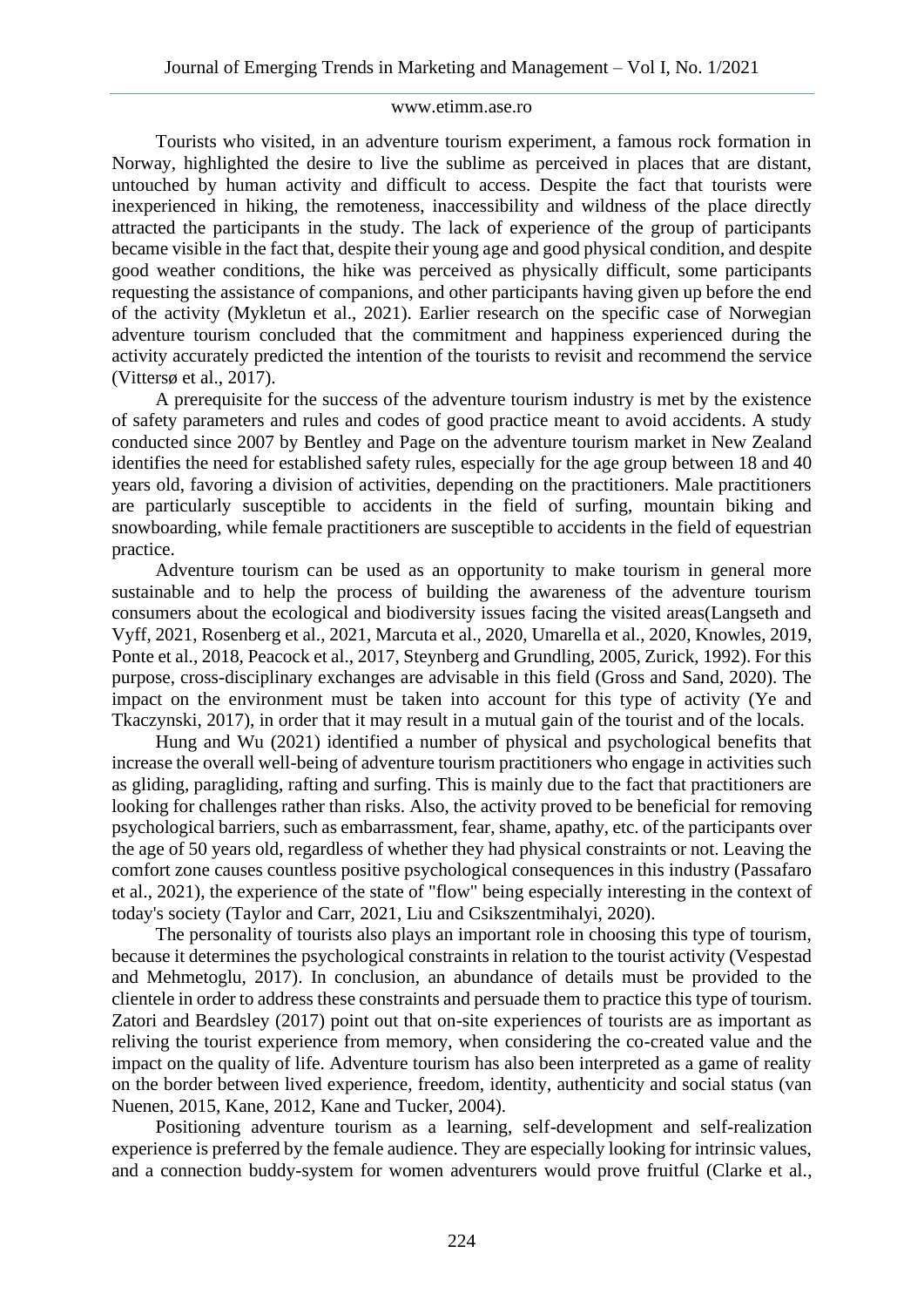2021). The risk aspect and the playful aspect can be combined in more accessible forms of adventure tourism, such as hiking tourism or walking-holiday, which achieves an implicit process of maturation of the body by walking, by improving body skills, kinesthetics and the development of orientation knowledge in a changing social and spatial context (Rabbiosi, 2021).

In an attempt to differentiate between authentic and mass tourism experience, researchers have established as defining the degree of authenticity and the concern to experience authentic cultural interactions (Kontogeorgopoulos, 2003). The tourist away from the womb perceives what is mundane or common in the place visited as something new and unique that (s) he is attracted to (Jørgensen, 2020). Therefore, observing everyday existence in the places visited, together with the authentic cultural contact, can complete the adventure tourism offers. The way in which the tourist relates to the consumption of food and drink and to the social context of their consumption, is also analyzed as an additional factor of attractiveness and connection (Bezzola and Lugosi, 2018).

Technological development and access to technological applications, as well as to social networks is another potential impact factor on the tourism sector (Garcia et al., 2019, Femenia-Serra et al., 2019, Zatori and Beardsley, 2017, Di Pietro et al., 2012, Peres et al., 2011). A conclusive example is the case of geo-catchers (Skinner et al., 2018, Ihamäki, 2012). Adventure then becomes the central element of online communication tools such as travel blogs, documentaries, and professional travel sites in search of impressiveness and authenticity (Duffy, 2019, Iordanova and Stainton, 2019). Adventure tourism also appears in the debate on re-exoticizing family tourism and including in the family experience a discovery for the whole family of distant lands and continents, including young children joining the learning, development experience, and the discovery of other cultures. The combination of family values with adventure tourism, but also the presence of neo-colonial elements of interaction with the visited societies, are visible in this case (Mattsson, 2021).

Studies conducted on the Romanian adventure tourism market highlight the potential of mountain adventure tourism that combines hiking, caving, fishing, archery and horseback riding (Andreiana et al., 2017). Similar offers for adventure tourism in the natural environment of rivers and streams are explored by researchers for countries that want to develop this market, such as Croatia, Cuba and Portugal etc. (Wang and Yang, 2021, Filipe et al., 2019, Bosnić et al., 2018). Such concrete plans include precise service offerings and logistical considerations may be the subject of research on adventure tourism, when it is put at the service of the regional development of an area (Alfonso Dovale et al., 2021).

### **3. Research methodology**

The qualitative research was performed using in-depth interview technique, to discover the attitude towards AT and to capture the definition and meanings assigned to AT by the interviewees. Using a semi-structured interview guide, the research was made in two stages. The first one was in February 2019, in New York with United Nation Youth Delegates participating in the 75th UNGA. Delegates have been selected in their country of origin to represent young people internationally, so they are relevant to youths in their country. The second stage took place in March 2019, in Washington DC, USA, at a youth conference, where 100 young leaders around the world were selected to discuss about actual issues concerning the sustainable development. A total of 32 subjects were interviewed in both events. The respondents were 20 to 35 years old, and came from the following countries: Australia, Austria, Bolivia, Brazil, Bulgaria, Canada, China, Finland, France, Germany, Great Britain, Hungary, India, Ireland, Israel, Italy, Jordan, Kenya, Lebanon, Malaysia, Mexico, New Zealand, Nigeria, Poland, Russia, Turkey, Sri Lanka, South Africa, the Netherlands, Uganda, Ukraine, the USA.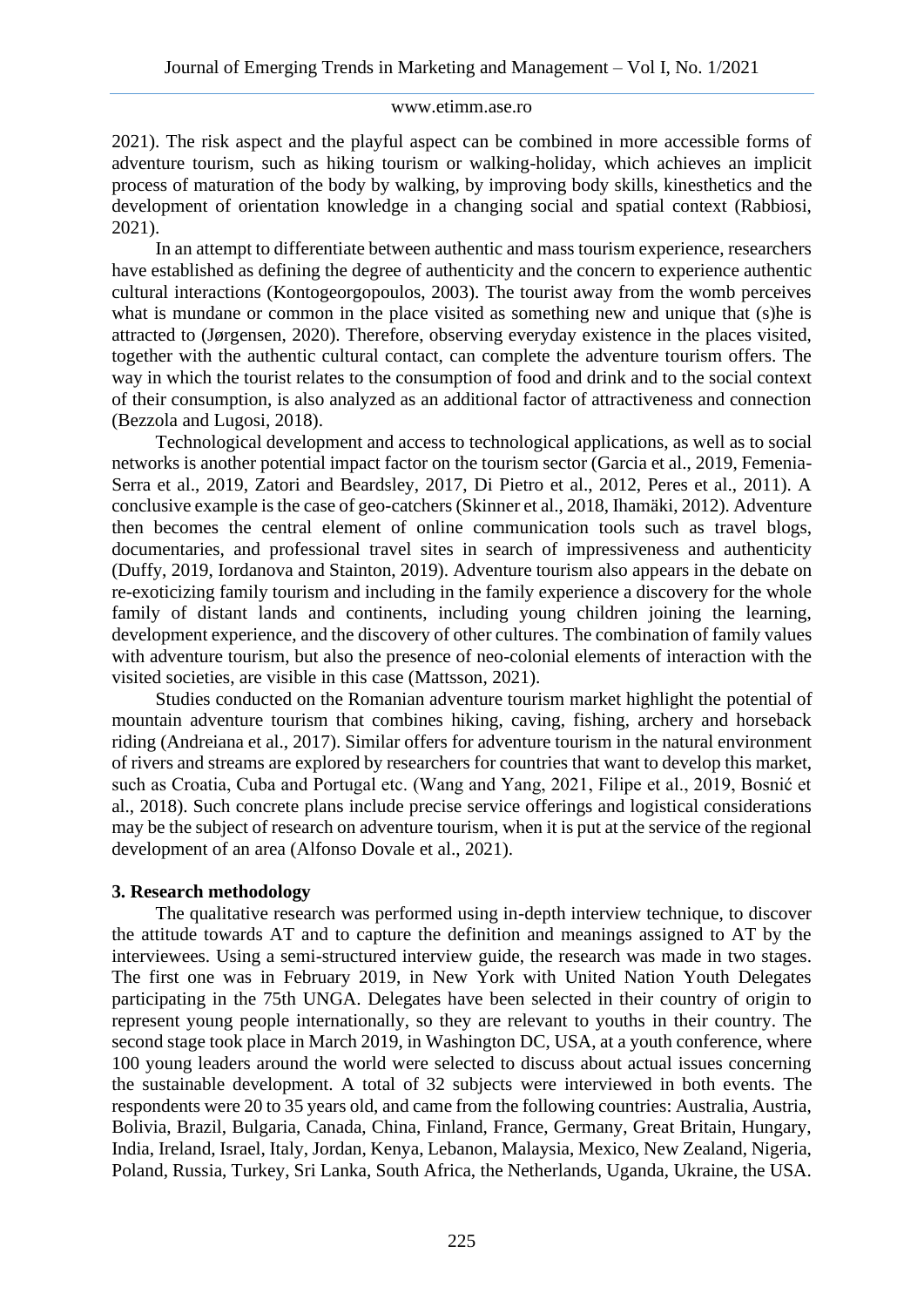All subjects participated in conferences in USA following a trust vote given by colleagues and representatives of the Ministries of Youth and universities from their countries.

The interviews lasted an average of 52 minutes and took place during breaks between conference sessions. Respondents were asked about the development of AT in their countries, about how acquainted they are with this concept, and whether investments in this area have been made. Furthermore, they were asked whether they practice AT. The respondents who answered affirmatively were then asked whether they preferred to practice AT in their country of origin or abroad. The respondents who responded negatively were asked whether they would like to try it in the near future. Finally, the factors influencing the attitude of millennials towards AT were identified by formulating questions such as: What does it matter to you when you think of AT? What other factors can be considered? A list was then presented and a question was asked about which of the factors could be associated with AT? What factors have influenced your decision so far in choosing AT? The interviewees expressed their own views on the practice of AT, as well as the attitude of their community towards it as a component of a cultural dimension (Huang and Crotts, 2019, Williams et al., 2017).

The first research objective was to identify from an open list starting with 64 generic factors to take into consideration when one opts for a tourist destination, those factors that lead to choosing a destination where adventure tourism is practiced. As the interviews progressed, the list grew to 86 factors mentioned by the interviewees. Towards the end of the interviews, the subjects were asked to assign a grade from 5 to 1 (5 = very important,  $1 = \text{very unimportant}$ ), depending on the importance, to each of the factors that in their opinion are the most likely to be taken into account when booking a holiday in a place where one can practice activities specific to adventure tourism. The second research objective was to outline the psychological profile of the adventure tourism user. The profile was based on the cultural dimensions developed by Geert Hofstede (de Mooij and Hofstede, 2010, Hofstede, 2011, Jackson, 2020). At the end of the interviews, questions were asked about the socio-demographic characteristics of the participants but also of the generic users of adventure tourism services in the country of origin of each interviewee.

#### **4. Findings**

Initially, the authors assumed that there would be a correlation between the natural potential of countries for adventure tourism and the desire of the residents to engage in such activities. However, the results showed that the presence of adventure tourism opportunities in a certain location is not directly proportional to the attitude of the inhabitants towards it. One of the reasons why locals are not attracted to local adventure activities is the lack of novelty and surprise. For those accustomed to living in the vicinity of wildlife, it is no longer an attraction to see it constantly, but rather a habit. Respondents in countries with high potential for adventure tourism consider the practice of such activities as common everyday actions and no longer appreciate their special character. Adventure tourism is also more expensive than traditional tourism, as it requires specialized assistance and diversified technical equipment. In the countries where adventure tourism is practiced, which have a lower degree of general development, the interest of the locals will be lower for these activities, due to the high costs. The reciprocal of this phenomenon is also valid. In developed countries, citizens are eager to practice AT even if the area they live in does not facilitate it. So, they are regular customers in abroad areas that offer unprecedented, exciting, and even extreme AT specific experiences.

Going further, the answers given by the respondents supported the idea that activities are to be considered adventurous not because they represented a real physical risk, but rather a perceived risk, such as the viewing of the northern lights, going on a safari in Kenya, sleeping under the stars in the desert, or zip lining. To highlight this issue, respondents were exposed to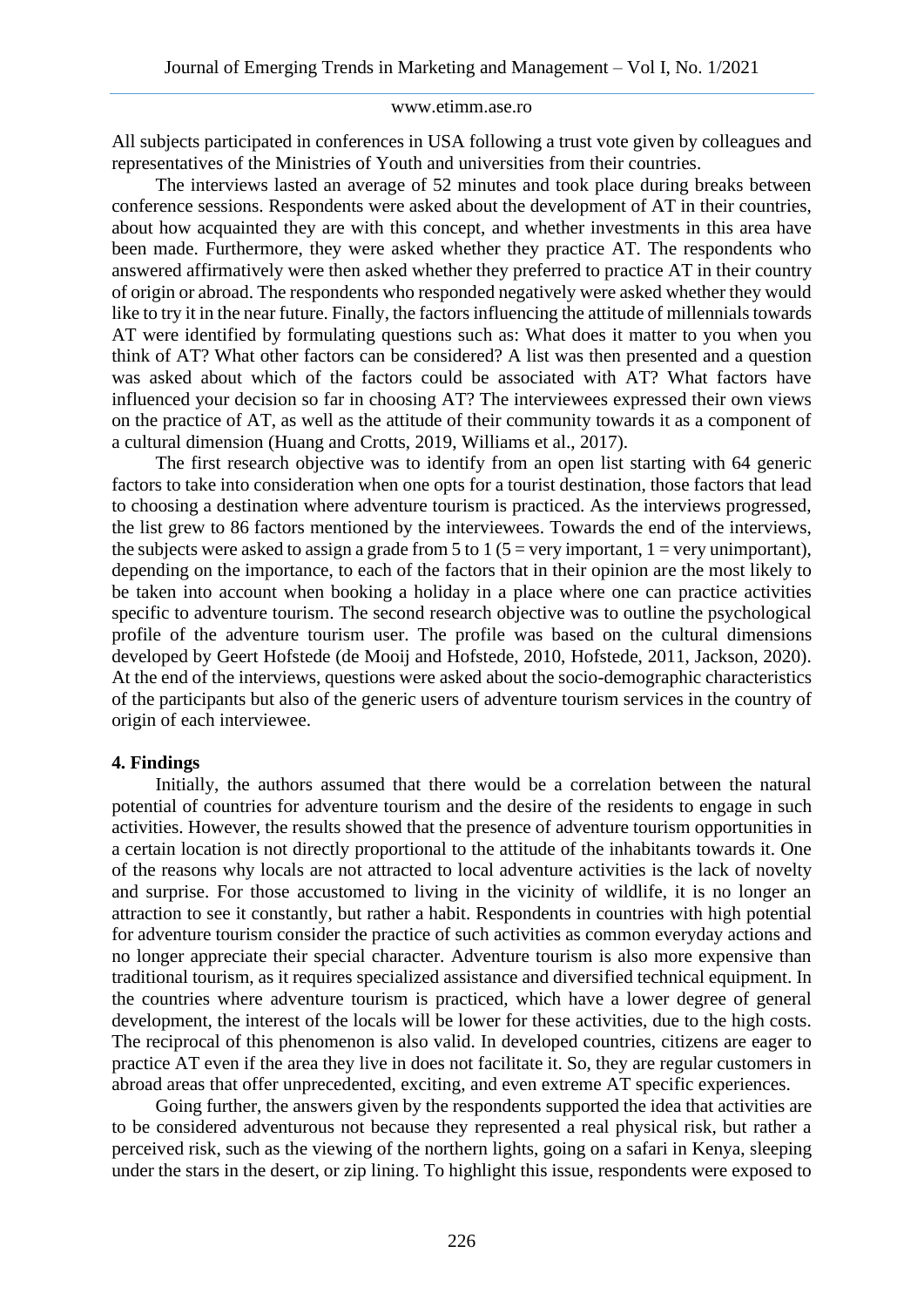images showing several activities and asked whether or not they could be considered adventures. Persons who had already experienced AT and had in-depth experience of a particular sport category, only considered as AT activities that involved physical effort, e.g., diving, climbing, mountain-biking. Respondents, who hadn't practiced a regular sport, classified the physically demanding activities as AT and, in addition, they considered AT to include spectacular actions with no imposed risk, but only with voluntary risk, such as reaching a mountain peak with the cable lift, proximity to a polar bear found in captivity, observation of corals while snorkeling. Taking all aspects into account, we conclude that the voluntary risk has the same personal impact as the real risk.

A place becomes a tourist destination because it entices the interest of a group of people and meets one or more categories of needs, tangible (mountain, seaside) or intangible (cultural, spiritual). The elements conducive to tourism development are gastronomy (Turkey), history (Egypt), art (Florence), culture (Japan), cultural authenticity (Cambodia), nature (Iceland), technology (Shenzhen), smart-city (Singapore), future-city (Masdar). A tourist destination coverage focuses on spectacular and unique items. Again, respondents were exposed to offers of various travel agencies from countries selected at random from all the continents, and have analyzed the different images and activities in order to discover a common feature. Thus, a holiday offer in Kenya will include photos of wild animals and safaris, and a Chinese trip invites travelers to discover the tradition of tea. In Jordan, tourists are invited to 'snowboard' on sand dunes and sleep under the stars in the desert. In California, they are invited to surf, whereas for Australia there are underwater photographs, which motivate people towards diving. In Romania, the dark legend of Dracula incites visits to the Bran castle. Opposed to this, Romania was surnamed the Garden of the Mother of God, being sprinkled with churches and monasteries throughout its territory, some of them at considerable heights, accessible by difficult roads even during the warm season, whereas others are located underground in the mountains, in caves, at considerable depths, and can be reached by difficult access routes. These activities are, in essence, elements of AT and are all connected to national landmarks and national symbols, as perceived by both visitors and local residents alike. Consequently, we conclude that adventure tourism is considered a component of the country brand. Respondents were able to identify the country of each destination presented.

From the list built together with the interviewees, the factors that were identified as having the greatest importance are: *stress decreasing, stress relief, disconnection, extravagance, self-awareness, free from daily routine activities, self-reliance, curiosity, novelty seeking, intellectual stimulation, knowledge, self-discovery, social interaction, cooperation, release of physical energy* and, *socialization*. Out of the total of 86 factors, the first 16 were chosen based on the degree of importance assigned by the interviewees through the grades given. The demarcation limit was established where the first major difference was found between the total score calculated for each factor assessed by the respondents. Thus, having the list of motivational factors for adventure tourism, organized in the order of the importance assigned, after the first 16 factors, between which the differences were somewhat minor, a first major difference was noticed. Thus, from the 17th factor to the last, the scores decreased a lot and, consequently, these factors were considered to have a reduced capacity to influence adventure tourism. Through this separation, only the factors mentioned above that line were retained, about which it is believed that they are essential in choosing adventure tourist services.

From the questions about the socio-demographic characteristics of the participants and of the generic users of adventure tourism services from the respondents' country of origin, the profile of the adventure tourism user was outlined. Therefore, among the young people, those who mainly opt for choosing a destination where adventure tourism activities are practiced, are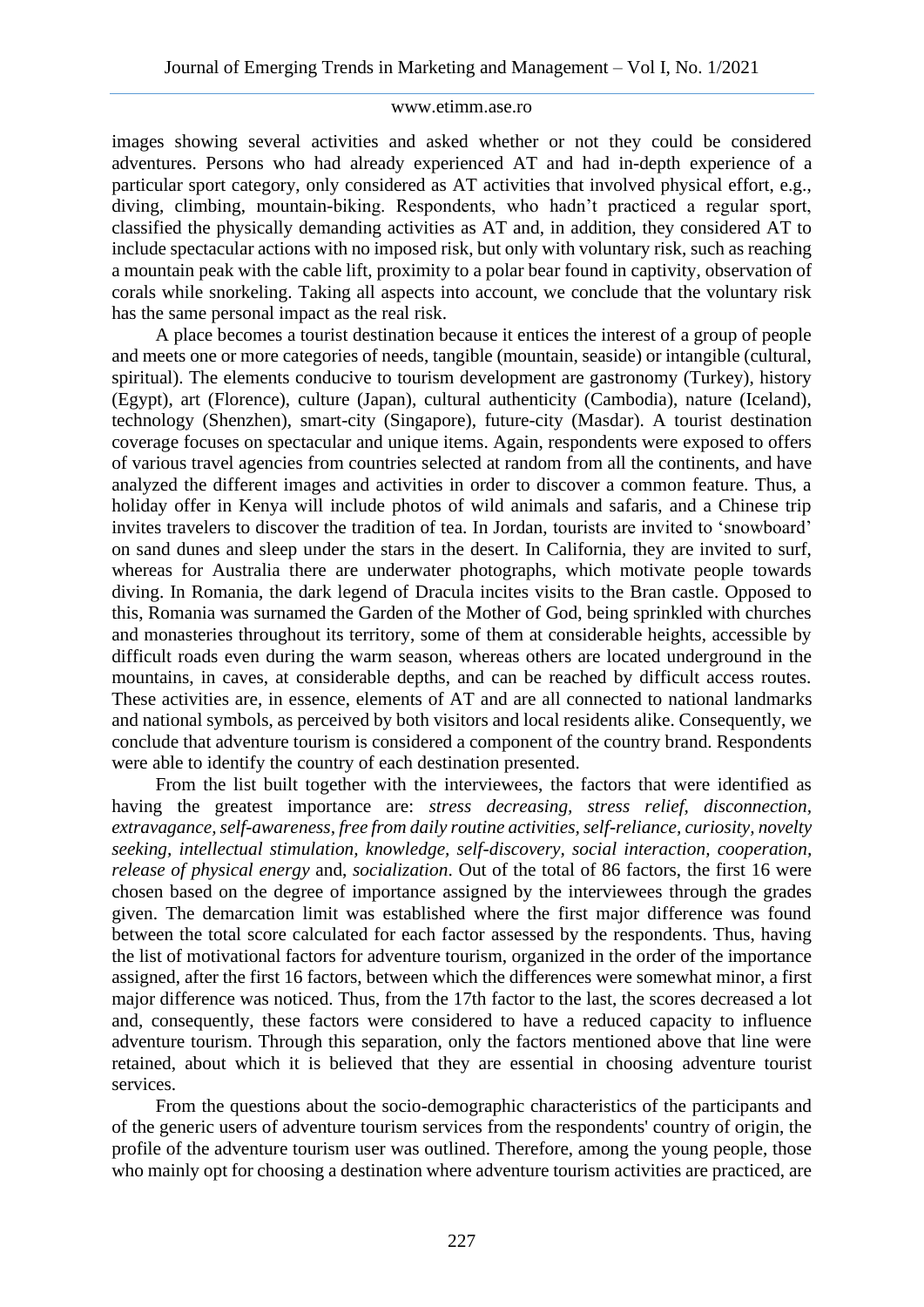those who have primarily a predominantly individualistic behavior. Another specific feature of them is the very good resistance to stress, regardless of the context. These young people also show a high level of disobedience to the authorities, or, in other words, they want to make all the important decisions for themselves, almost ignoring any recommendations from outside their person. These three characteristics are specific to the millennial generation (Benckendorff et al., 2010, Kane, 2019), which means that adventure tourism fits the millennials like a glove (IJspeert and Hernandez-Maskivker, 2020).

### **5. Discussion**

Adventure tourism is a globally expanding phenomenon, which occupies an increasingly important position every year, on the one hand, among research conducted in tourism and, on the other hand, among investments made in tourism objectives. AT represents a potential for economic growth for some developing countries and is an essential source of income for underdeveloped rural areas. AT plays an important role in the activities of protecting natural areas and is an element / factor of personal development increasingly sought after by new generations.

The present research shows that the existence of facilities for the practice of adventure activities in a certain country does not change the preference of the country's inhabitants towards the practice of these activities. There is the situation in which the locals are also the most active practitioners, but also the situation in which the locals are almost not interested in the activities involved in adventure tourism. However, it is worth noting that in most of the destinations recognized for adventure tourism there are tourists who come mainly from the same countries. Americans, residents of New Zealand, the United Kingdom and Germany are always present in large numbers in areas where adventure tourism is practiced.

Another element highlighted by the current study is the shaping of perception of the young people related to adventure tourism. At first glance, adventure tourism is often associated with extreme tourism and is considered very dangerous and difficult to access for a wide range of users. However, at a second glance, we also identify the defining aspects that differentiate adventure tourism from extreme tourism. Adventure tourism does involve a degree of risk. The risk can be real, a risk that endangers the safety, health and integrity of the person, or it can only be perceived, a risk that is actually a psychological obstacle that the practitioner must overcome by carrying out the activity. From the answers obtained from the discussions, it is observed that the perceived risk has a more substantial impact on potential adventure tourism practitioners than the real risk has. For this reason, it is found that adventure tourism is not associated with a real danger or a threat, but respondents associate it more with unique and memorable experiences. Young people also associate adventure with trying to adapt to a certain local culture, discovering new things and interacting with elements of the natural environment. Mountain people believe that it would be an adventure to meet wild, large animals in their natural environment, or to practice aquatic activities. In contrast, people in the tropics find the experience of polar nights, watching the northern lights and crossing mountainous terrains adventurous, without the need to add to these experiences any other elements of risk.

We consider that the 16 motivational factors identified with regard to the involvement of young people in activities specific to adventure tourism can be grouped into four categories, formed on the basis of similar characteristics. Quantitative research is needed in order to confirm the stability of the factors and to quantify the importance of each. Once the importance of these factors is confirmed, tour operators can compile tourist packages based on the characteristics of each destination, where tourists can practice activities specific to adventure tourism. Destinations differ and cannot equally meet the needs of all AT users. Through an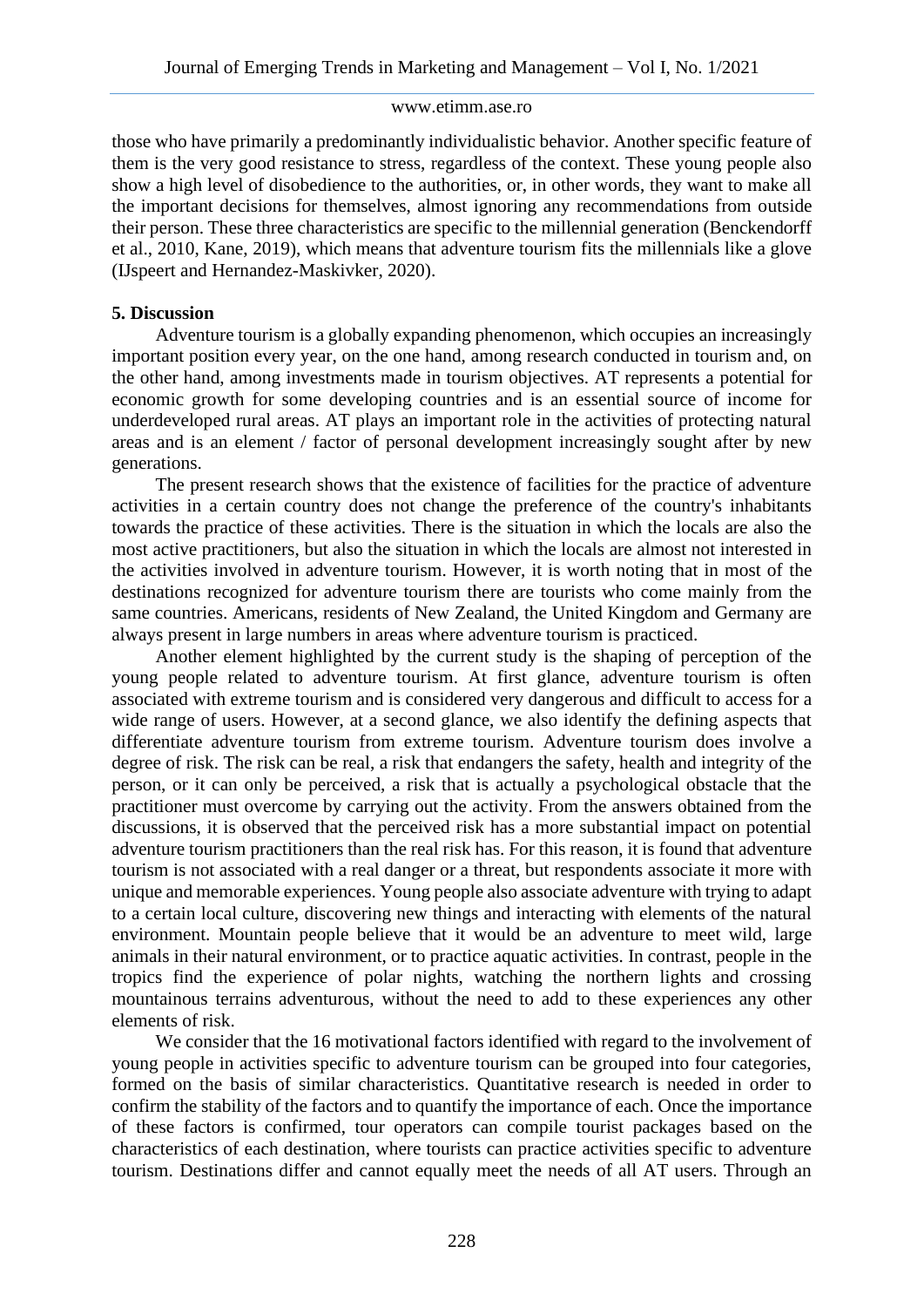appropriate scientific promotion, based on the 16 factors, tourists can be guided to destinations that fully meet their adventure needs.

### **6. Conclusions**

Studying the field of adventure tourism, we consider that it is advisable to do it with an increased frequency, as the new generations have an increasingly fast pace of life and are constantly looking for new activities that they have not practiced before. Technological development has largely contributed to the creation of this alert lifestyle. At the same time, this type of tourism is required to benefit from a marketing communication, which can clarify and discriminate the content of these activities from other types of tourism, as well as to reduce the perceived risk, with a strong subjective load. The marketing communication process would require the involvement of travel offices, practitioners of this form of tourism - and among them - influencers -, non-governmental organizations involved in environmental protection and even government agencies, responsible for tourism development - in general -. Consequently, the options in choosing a tourist destination will vary greatly from one period to another. The present study manages to capture the opinion of young people belonging to the generation of millennials from 32 countries, about the adventure tourism. The added value of the paper and the original contribution of the authors is given by the identification of 16 motivating factors for young travelers to engage in adventure tourism activities and the shaping of the profile of the typical user of AT services. In view of these factors, economic and political decisionmakers may, knowingly, take measures to develop the economic environment in areas prone to this type of tourism.

### **7. Research limits and further studies**

In-depth interviews present the generally accepted limitation consisting in that the results do not directly reflect the experience of the respondents, but provide indirect representations of the perceptions about the experiences lived or imagined by the respondents. A limitation strictly related to the current study is the period of the interviews, in the sense that they took place in the very year of the outbreak of the pandemic, before the imposition of traffic restrictions. The resumption of the study at present would increase the importance of other factors in the decision to choose a destination where adventure tourism can be practiced. Factors such as the need for sanitation or even other new factors related to traffic restrictions could be identified. Regarding the continuation and extension of the study, a main future research direction considered is to deepen the field through a quantitative research that could substantiate a statistical-mathematical model applicable in the field of adventure tourism. A secondary direction of research in the future, starting from the profile of the outlined adventure tourism service user, would be to characterize this profile in the light of the cultural dimensions developed by the Hofstede model.

# **References**

- ALFONSO DOVALE, M., GONZÁLEZ SLOVASEVICH, C. M. & PÉREZ HERNÁNDEZ, I. 2021. Rediseño de la modalidad de turismo de aventura en el destino de naturaleza Viñales. *Cooperativismo y Desarrollo*, 9, 243-257.
- ANDREIANA, V. A., STEFAN, M. C. & PANAGORET, D. 2017. The analysis of the degree of practising the adventure tourism - an opportunity of attracting tourists in Dambovita county. *Journal of science and arts*, 95-106.
- BENCKENDORFF, P., MOSCARDO, G. & PENDERGAST, D. 2010. Tourism and Generation Y, *Wallingford, Cabi Publishing*.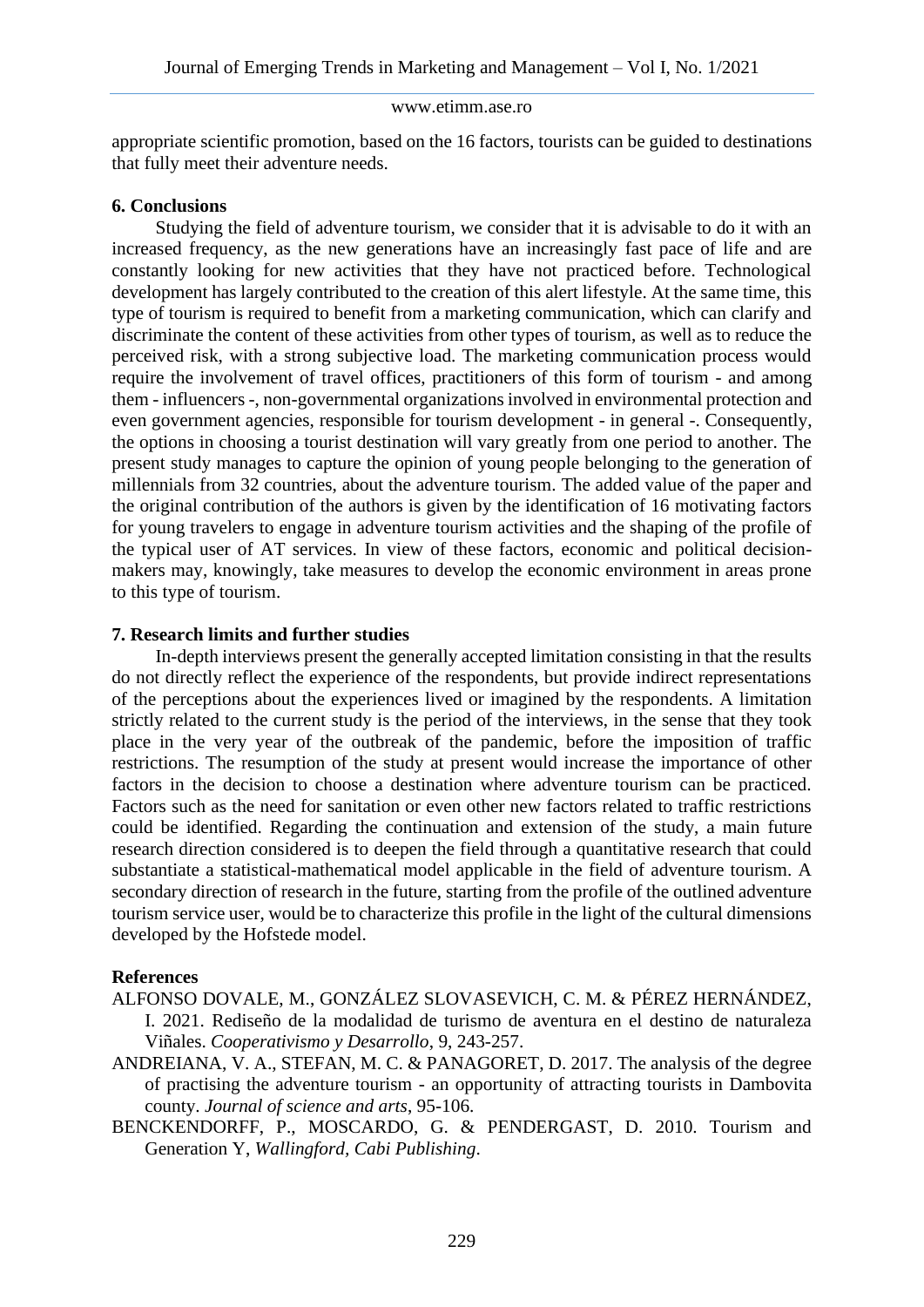- BENTLEY, T. A. & PAGE, S. J. 2008. A decade of injury monitoring in the New Zealand adventure tourism sector: A summary risk analysis. *Tourism Management*, 29, 857-869.
- BEZZOLA, T. & LUGOSI, P. 2018. Negotiating place through food and drink: Experiencing home and away. *Tourist Studies*, 18, 486-506.
- BOSNIĆ, I., TUBIĆ, D. & RANDELJ, J. 2018. Analysis of adventure forms of river-based tourism on croatian rivers. *Faculty of Tourism and Hospitality Management in Opatija. Biennial International Congress. Tourism & Hospitality Industry*, 35-44.
- CHENG, M. 2017. A cross-cultural comparison of East and Western academic literature on adventure tourism. *Tourist Studies*, 18, 357-374.
- CHENG, M., EDWARDS, D., DARCY, S. & REDFERN, K. 2016. A Tri-Method Approach to a Review of Adventure Tourism Literature: Bibliometric Analysis, Content Analysis, and a Quantitative Systematic Literature Review. *Journal of Hospitality & Tourism Research*, 42, 997-1020.
- CLARKE, J. F., PREVITE, J. & CHIEN, P. M. 2021. Adventurous femininities: The value of adventure for women travelers. *Journal of Vacation Marketing*, 13567667211038952.
- CLOKE, P. & PERKINS, H. C. 1998. "Cracking the Canyon with the Awesome Foursome": Representations of Adventure Tourism in New Zealand. *Environment and Planning D: Society and Space*, 16, 185-218.
- DE MOOIJ, M. & HOFSTEDE, G. 2010. The Hofstede model. *International Journal of Advertising*, 29, 85-110.
- DI PIETRO, L., DI VIRGILIO, F. & PANTANO, E. 2012. Social network for the choice of tourist destination: attitude and behavioural intention. *Journal of Hospitality and Tourism Technology*, 3, 60-76.
- DIETSCH, A. M., JAZI, E., FLOYD, M. F., ROSS-WINSLOW, D. & SEXTON, N. R. 2021. Trauma and Transgression in Nature-Based Leisure. *Frontiers in Sports and Active Living*, 3.
- DUFFY, A. 2019. If I say you're authentic, then you're authentic: Power and privilege revealed in travel blogs. *Tourist Studies*, 19, 569-584.
- FEMENIA-SERRA, F., PERLES-RIBES, J. F. & IVARS-BAIDAL, J. A. 2019. Smart destinations and tech-savvy millennial tourists: hype versus reality. *Tourism Review*, 74, 63-81.
- FILIPE, S., TEIXEIRA, G., NUNES, M., PINHAL, R. & SANTOS, C. A. 2019. Adventure Sports in Leisure and Tourism Activities. *Proceedings of the international workshop tourism and hospitality management (IWTHM2019)*.
- GARCIA, A., LINAZA, M. T., GUTIERREZ, A. & GARCIA, E. 2019. Gamified mobile experiences: smart technologies for tourism destinations. *Tourism Review*, 74, 30-49.
- GROSS, S. & SAND, M. 2020. Adventure tourism: a perspective paper. *Tourism Review*, 75, 153-157.
- HOFSTEDE, G. 2011. Dimensionalizing Cultures: The Hofstede Model in Context. *Online Readings in Psychology and Culture*, 2, 1-26.
- HUANG, S. & CROTTS, J. 2019. Relationships between Hofstede's cultural dimensions and tourist satisfaction: A cross-country cross-sample examination. *Tourism Management*, 72, 232-241.
- HUNG, H.-K. & WU, C.-C. 2021. Effect of adventure tourism activities on subjective wellbeing. *Annals of Tourism Research*, 91.
- IHAMÄKI, P. 2012. Geocachers: the creative tourism experience. *Journal of Hospitality and Tourism Technology*, 3, 152-175.
- IJSPEERT, R. & HERNANDEZ-MASKIVKER, G. 2020. Active sport tourists: Millennials vs baby boomers. *Journal of Tourism, Heritage & Services Marketing (JTHSM)*, 6, 12-20.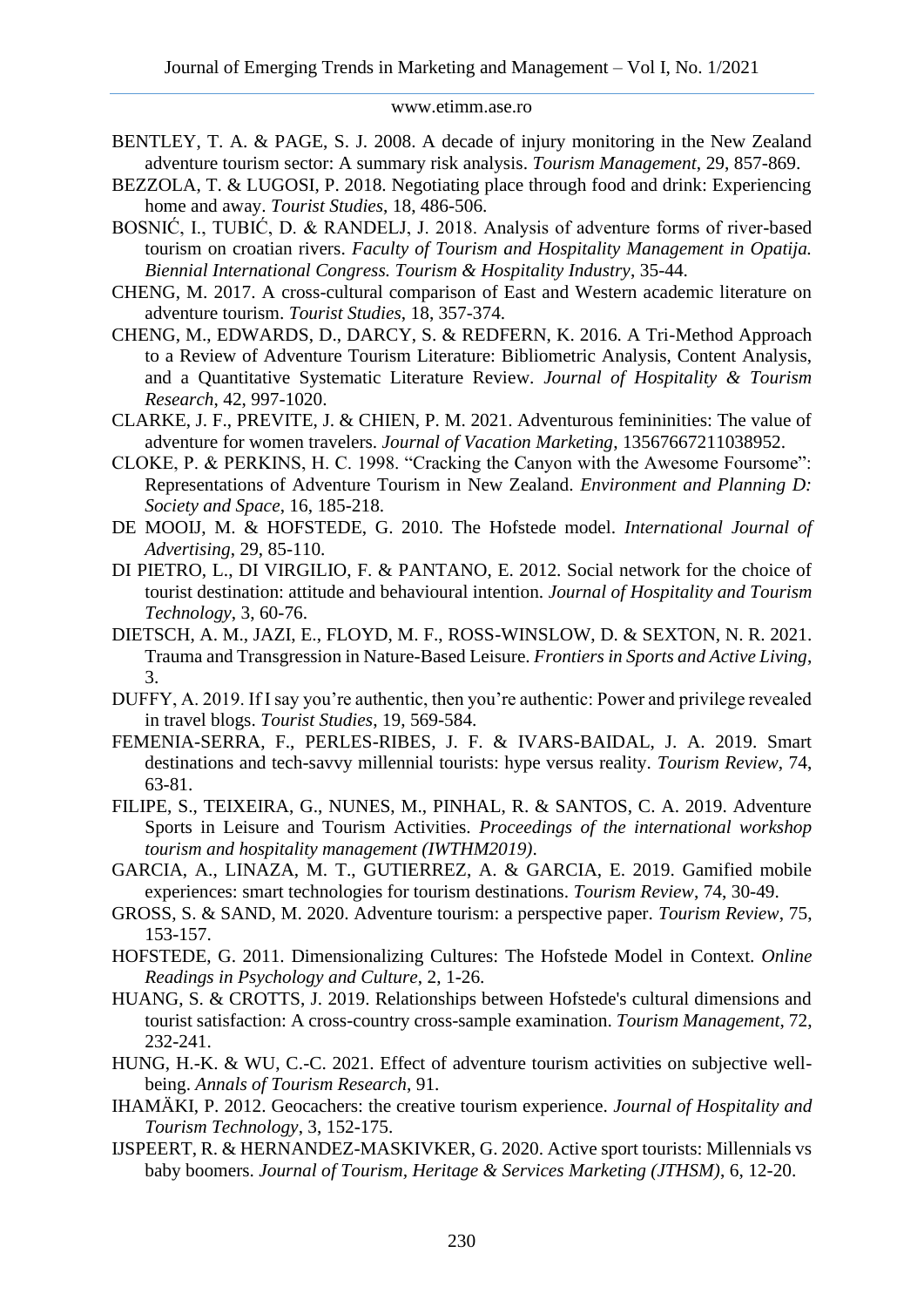- IORDANOVA, E. & STAINTON, H. 2019. Cognition, emotion and trust: A comparative analysis of Cambodia's perceived and projected online image. *Tourist Studies*, 19, 496- 519.
- JACKSON, T. 2020. The legacy of Geert Hofstede. *International Journal of Cross Cultural Management*, 20, 3-6.
- JANOWSKI, I., GARDINER, S. & KWEK, A. 2021. Dimensions of adventure tourism. *Tourism Management Perspectives*, 37, 100776.
- JØRGENSEN, M. T. 2020. The Attraction of the Mundane How everyday life contributes to destination attractiveness in the Nordic region. *Tourist Studies*, 20, 467-484.
- KANE, M. J. 2012. Professional adventure tourists: Producing and selling stories of 'authentic' identity. *Tourist Studies*, 12, 268-286.
- KANE, M. J. & TUCKER, H. 2004. Adventure tourism: The freedom to play with reality. *Tourist Studies*, 4, 217-234.
- KANE, S. A. 2019. The Common Characteristics of Millenial Professionals. *The Balance Careers*.
- KIL, N., STEIN, T. V., HOLLAND, S. M., KIM, J. J., KIM, J. & PETITTE, S. 2021. The role of place attachment in recreation experience and outcome preferences among forest bathers. *Journal of Outdoor Recreation and Tourism*, 35, 100410.
- KNOWLES, N. L. B. 2019. Targeting sustainable outcomes with adventure tourism: A political ecology approach. *Annals of Tourism Research*, 79, 102809.
- KONTOGEORGOPOULOS, N. 2003. Keeping up with the Joneses: Tourists, Travellers, and the Quest for Cultural Authenticity in Southern Thailand. *Tourist Studies*, 3, 171-203.
- LANGSETH, T. & VYFF, A. 2021. Cultural Dissonance: Surfers' Environmental Attitudes and Actions. *Frontiers in Sports and Active Living*, 3.
- LIU, T. & CSIKSZENTMIHALYI, M. 2020. Flow among introverts and extraverts in solitary and social activities. *Personality and Individual Differences*, 167, 110197.
- MARCUTA, L., MARCUTA, A., POPESCU, A., TINDECHE, C., TUDOR, V. & SMEDESCU, D. 2020. Study on the development of adventure tourism in Romania. *Scientific papers-series management economic engineering in agriculture and rural development*, 20, 339-345.
- MATTSSON, K. 2021. Exploring the world together: The colonial continuity of family adventure travel. *Tourist Studies*, 14687976211035958.
- MCKAY, T. 2017. The South African Adventure Tourism Economy: An urban phenomenon. *Bulletin of Geography. Socio-economic Series*, 37, 63-76.
- MYKLETUN, R. J., OMA, P. Ø. & AAS, Ø. 2021. When the hiking gets tough: "New adventurers" and the "extinction of experiences". *Journal of Outdoor Recreation and Tourism*, 36, 100450.
- PASSAFARO, P., CHIAROLANZA, C., AMATO, C., BARBIERI, B., BOCCI, E. & SARRICA, M. 2021. Editorial: Outside the Comfort Zone: What Can Psychology Learn From Tourism (and Vice Versa). *Frontiers in Psychology*, 12.
- PEACOCK, S., BRYMER, E., DAVIDS, K. & DILLON, M. 2017. An ecological dynamics perspective on adventure tourism. *Tourism review international*, 21, 307-316.
- PERES, R., CORREIA, A. & MOITAL, M. 2011. The indicators of intention to adopt mobile electronic tourist guides. *Journal of Hospitality and Tourism Technology*, 2, 120-138.
- PONTE, J., COUTO, G., PIMENTEL, P. & OLIVEIRA, A. 2018. Tourism activities and companies in a sustainable adventure tourism destination: the Azores. *Tourism & Management studies*, 14, 25-38.